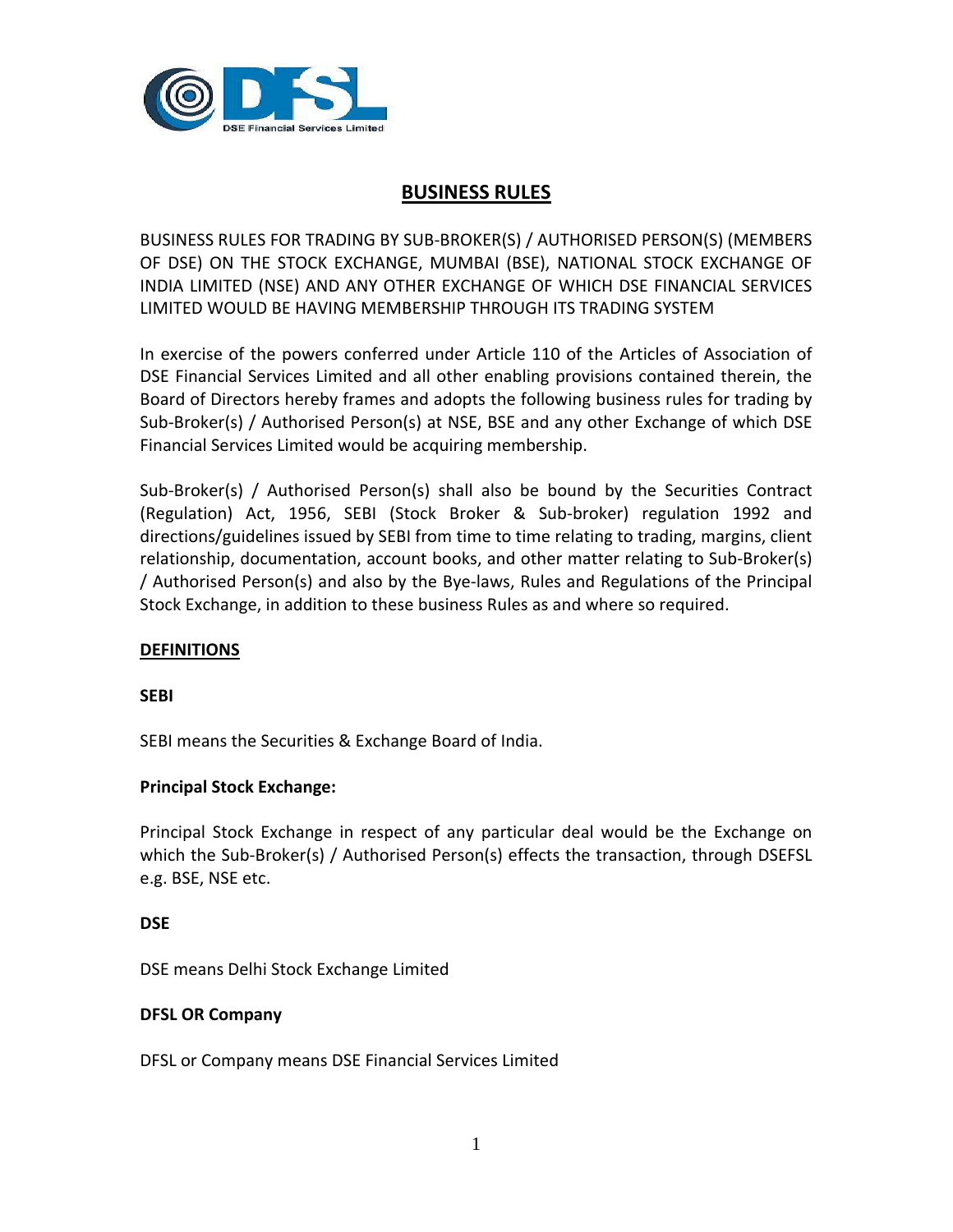

Expressions and words not specifically defined herein shall carry the same meaning and effect as contained in the Memorandum and the Articles of Association of DSE Financial Services Limited.

The Business Rules detailed herein shall become effective from 3<sup>rd</sup> October 2002.

### **ELIGIBILITY**

Only the member‐brokers of DSE, registered with SEBI/ Concerned Stock Exchange as Sub‐Broker / Authorized Person, of DSE Financial Services Limited would be eligible for trading on Principal Stock Exchange(s) subject to fulfillment of other terms & conditions prescribed by DSE Financial Services Limited and Principal Stock Exchange(s) from time to time.

### **AREA OF OPERATION**

The Sub‐Broker(s) / Authorised Person(s) shall primarily be required to operate and trade on Principal Stock Exchange (s) through DSE Financial Services Limited only within the areas specified by the Principal Stock Exchange (s) from time to time.

### **REGISTRATION**

The interested and eligible members of DSE shall be required to get themselves registered as Sub‐Brokers/Authorized Persons of the DSE Financial Services Limited with SEBI/concerned Stock Exchanges separately for each Stock Exchange and shall be required to make an application to SEBI/ concerned Stock Exchanges in the prescribed application form for the aforesaid purpose.

### **REFUSAL OF ACCEPTANCE AS SUB‐BROKER(S) / AUTHORISED PERSON(S)**

The Board or any Committee constituted for the purpose may, in its discretion, refuse admission of a member broker of DSE as Sub‐Broker(s) / Authorised Person(s) of DSE Financial Services Limited after recording the reasons thereof.

### **AGREEMENT WITH DSE FINANCIAL SERVICES LIMITED**

It shall be mandatory for every Sub‐Broker(s) / Authorised Person(s) to enter into an agreement with DSE Financial Services Limited in the format prescribed by SEBI. The agreement between DSE Financial Services Limited and Sub‐Broker(s) / Authorised Person(s) can be terminated by a notice in writing of not less than two months by either party.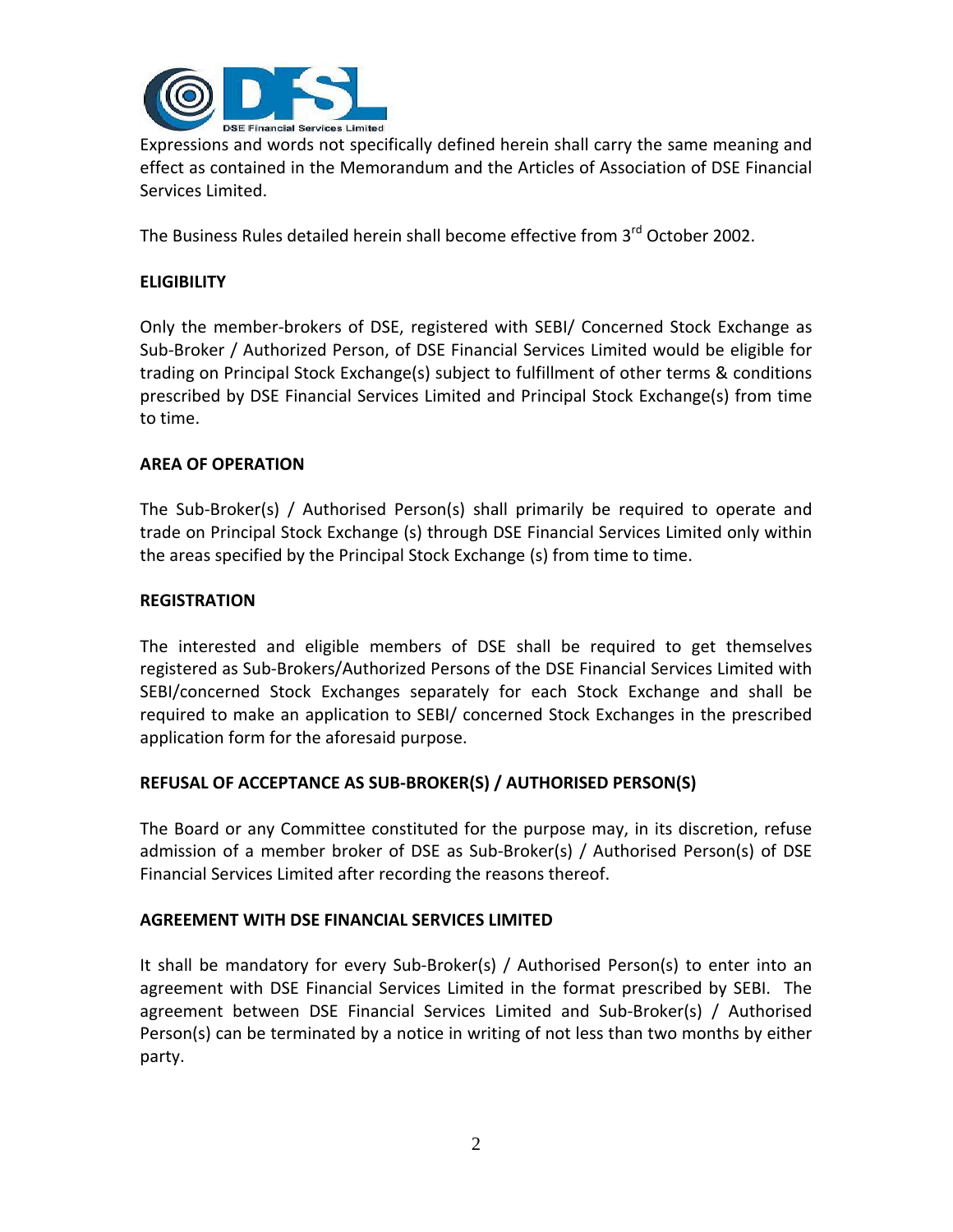

\*If the Sub‐Broker(s) / Authorised Person(s) desires to close the business, then the full and final payment of the initial amount (if any) will be made to the Sub-Broker(s)  $/$ Authorised Person(s) after three months of their request/application subject to compliance of all formalities of SEBI/NSE/BSE/DFSL for close/surrender of business with DFSL.

If the Sub‐Broker(s) / Authorised Person(s) desires to surrender his registration with the Exchange, then the full and final payment of the initial amount (if any) will be made to the Sub‐Broker(s) / Authorised Person(s) only after cancellation of registration from the Exchange, subject to compliance of all formalities of DFSL for surrender of business with DFSL.

*[\*Applicable from April 5, 2013 pursuant to 113th Board Meeting held on April 5, 2013]*

### **SCRIPS PERMITTED FOR TRADING**

The trading through DSE Financial Services Limited shall be allowed only in the scrips earmarked by SEBI for Compulsory delivery in DEMAT form by all investors from time to time.

### **ELIGIBILITY FOR COMMENCEMENT OF TRADING**

Only the member‐brokers of DSE registered with SEBI / concerned Stock Exchange as Sub-Broker(s) / Authorised Person(s) of DSE Financial Services Limited would be eligible for trading on Principal Stock Exchange (s) subject to fulfillment of other terms & conditions prescribed by DSE Financial Services Limited and Principal Stock Exchange (s) from time to time.

### **DEPOSITS**

- A) **Interest Free Security Deposit (IFSD):** Each registered Sub‐Broker(s) / Authorised Person(s) would be required to pay interest free security deposit of Rs. 50,000/‐ per Exchange for cash segment and Rs. 1,00,000/‐ per Exchange for derivative segment in cash only. Based on this deposit, the registered Sub‐Broker(s) / Authorised Person(s) shall be allowed to trade upto the limit as may be decided by the concerned Principal Stock Exchange from time to time.
- B) **Additional Security Deposit (ASD)**: In case any registered Sub‐Broker(s) / Authorised Person(s)/clients wants to increase his position beyond the limit allowed on prescribed cash deposit as above mentioned he would be required to deposit additional security deposit in the form of Cash, Fixed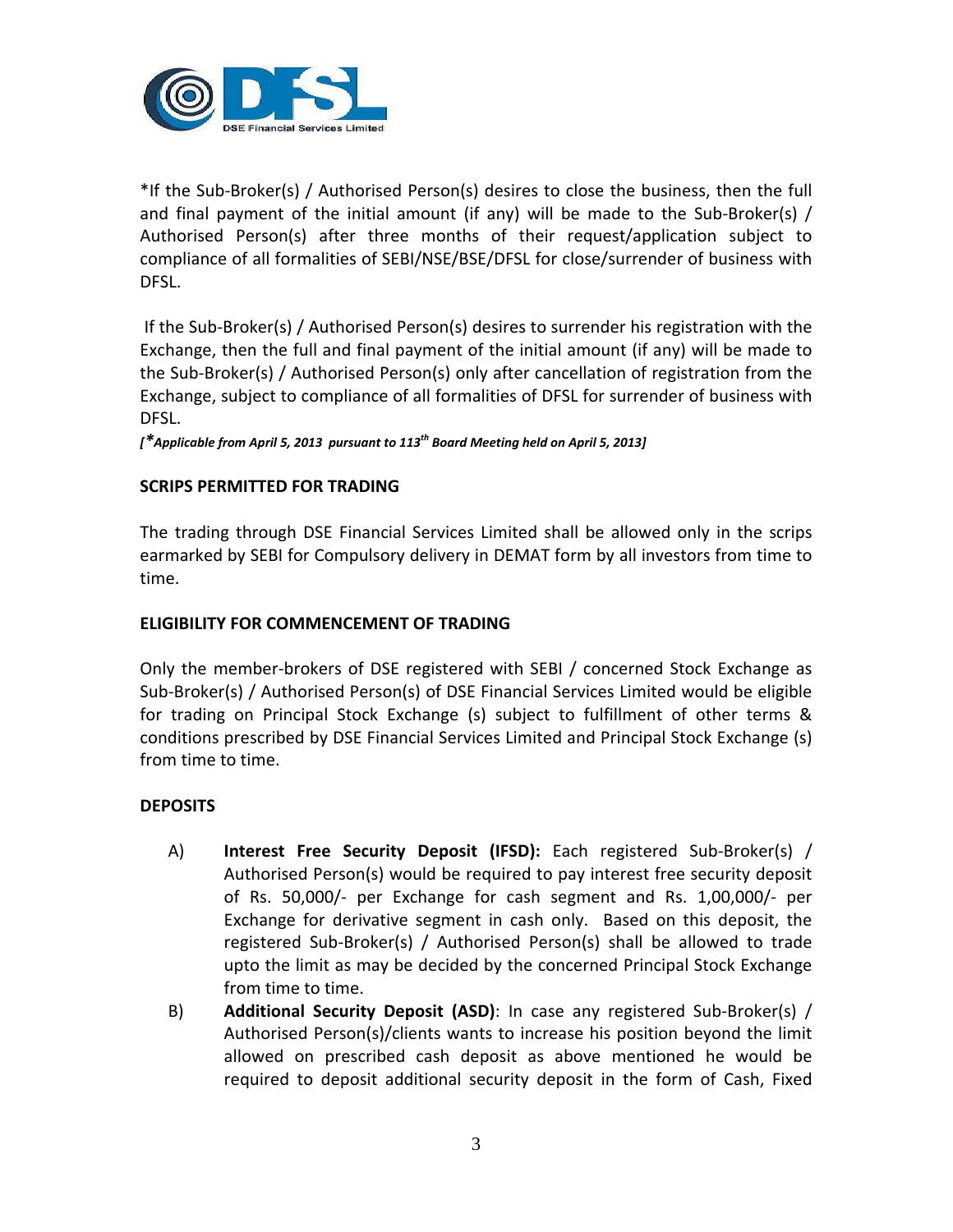

Deposit Receipts, Bank Guarantees and Securities with DFSL as per the rules / regulations framed by the concerned Stock Exchange/SEBI from time to time.

### **EXPOSURE LIMITS**

### **Intra‐Day Trading Limits (IDTL)**

DSE Financial Services Limited shall allow its Sub-Broker(s) / Authorised Person(s) an Intra‐day trading limit up to such times of "interest Free Security Deposit (IFSD) and "Additional Security Deposit (ASD)" as may be permitted by the concerned Principal Stock Exchange from time to time.

On reaching 80% of the permissible limits, warning message shall be sent by the system itself to the concerned Sub‐Broker(s) / Authorised Person(s) subsequent to the execution of every trade.

On reaching 100% of the permissible limits, the trading terminals of the concerned Sub‐ Broker(s) / Authorised Person(s) for respective Stock Exchange shall automatically be deactivated.

The terminal of the concerned Sub‐Broker(s) / Authorised Person(s) shall be reactivated only on payment of "Additional Security Deposit" in the form and proportion prescribed by DSE Financial Services Limited from time to time subject to availability of adequate surplus limits on the Principal Stock Exchange (s) with the DSE Financial Services Limited.

The "Additional Security Deposit" thus deposited shall be permitted for withdrawal only after the expiry of time period specified by the Principal Stock Exchange (s) in this regard and the same would be refunded to the Sub‐Broker(s) / Authorised Person(s) only after the receipt of the same from the Principal Stock Exchange (s).

### **Gross‐Exposure Limit (GEL)**

DSE Financial Services Limited shall allow its Sub‐Broker(s) / Authorised Person(s) a Gross‐Exposure Limit upto such time of "interest free Security Deposit and "Additional Security Deposit" as may be decided by the concerned Principal Stock Exchange from time to time.

On reaching 80% of the permissible limits, warning message shall be sent by the system itself to the concerned Sub‐Broker(s) / Authorised Person(s) subsequent to the execution of every trade.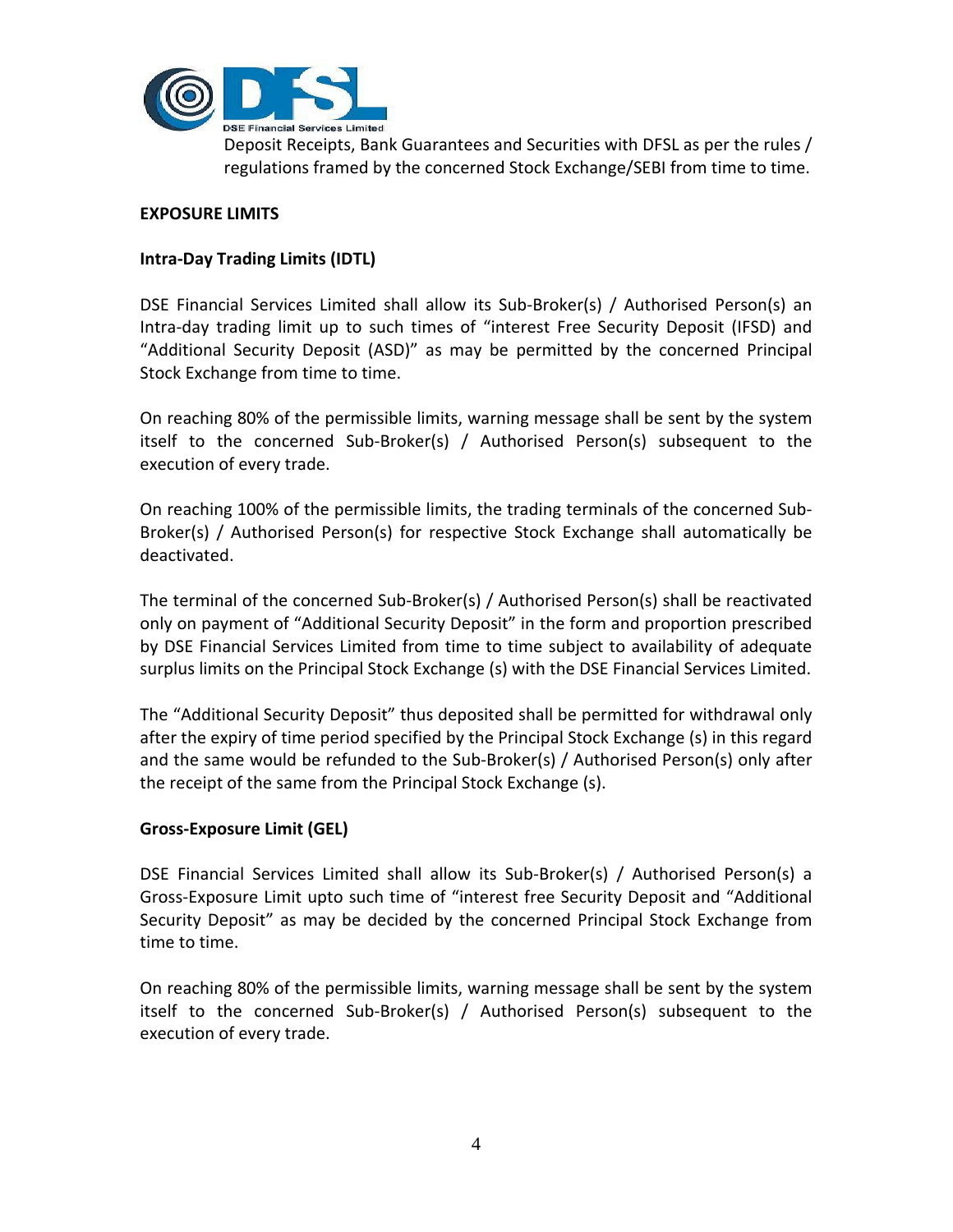

On reaching 100% of the permissible limit, the trading terminals of the concerned Sub‐ Broker(s) / Authorised Person(s) for respective Stock Exchange shall automatically be deactivated.

The terminal of the concerned Sub‐Broker(s) / Authorised Person(s) shall be reactivated only on payment of "Additional Security Deposit" in the form and proportion prescribed by the Board or any Committee constituted for the purpose from time to time subject to availability of adequate surplus limits on the Principal Stock Exchange (s) with the DSE Financial Services Limited.

The "Additional Security Deposits" thus deposited shall be permitted for withdrawal only after the expiry of time period specified by the Principal Stock Exchange (s) in this regard and the same would be refunded to the Sub‐Broker(s) / Authorised Person(s)s only after the receipt of the same from the Principal Stock Exchange (s).

Sub-Broker(s) / Authorised Person(s), however, shall be required to apply for increase in Intra Day Trading Limit (IDTL) and Gross Exposure Limit (GEL) at notice of such period as decided by the Company from time to time, after depositing requisite "Additional Security Deposit", in the form and proportion prescribed by DSE Financial Services Limited, Subject to availability of adequate surplus limits on the Principal Stock Exchange (s) with the DSE Financial Services Limited.

The Board of Directors of DSE Financial Services Limited or any Committee/ Sub‐ Committee/Official of DSE Financial Services Limited authorized for the purpose may, as a risk management measure, reduce the trading limits of the Sub‐Broker(s) / Authorised Person(s) in general or of any Sub‐Broker / Authorised Person in particular on the basis of risk perception after recording the reasons thereof.

### **TRADING AND SETTLEMENT CYCLE**

All the transactions made by the Sub‐Broker(s) / Authorised Person(s) of DSE Financial Services Limited shall be subject to the Trading and Settlement Cycle prescribed by the Principal Stock Exchange from time to time. The Sub‐Broker(s) / Authorised Person(s) shall be required to fulfill their obligations towards Securities and Funds to DSE Financial Services Limited by the time notified by the Principal Stock Exchange and shall be entitled to get credit for the Securities and Funds due from DSE Financial Services Limited on the same day or one day after the scheduled pay‐out day notified by the Principal Stock Exchange in its schedule.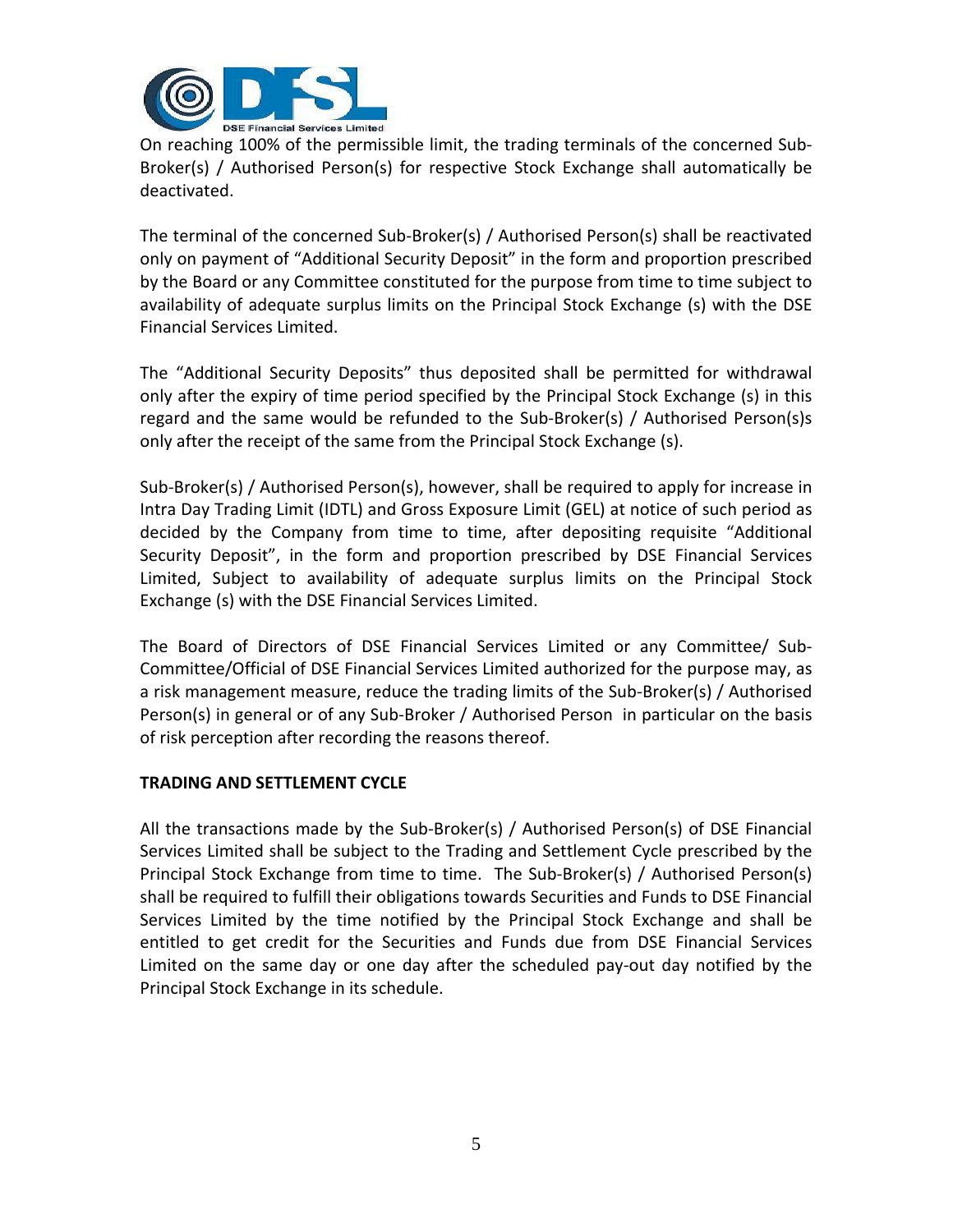

### **MARGINS**

The trades executed by the Sub‐Broker(s) / Authorised Person(s) of DSE Financial Services Limited shall be subject to margin requirement of respective Principal Stock Exchanges.

### **Special / Adhoc Margin**

The Sub‐Broker(s) / Authorised Person(s) shall be required to deposit special/adhoc/special adhoc margin as per the percentage prescribed by DSE Financial Services Limited on the basis of the requirements prescribed by the Principal Stock Exchange in this regard from time to time.

Further, the Board and/or any Committee and/or Sub‐ Committee constituted and/or officials authorized for the purpose may call upon the Sub‐Broker(s) / Authorised Person(s) of the Company in general or any Sub-Broker / Authorised Person in particular, to furnish any special margins from time to time and the Sub‐Broker(s) / Authorised Person(s) so called upon shall comply with the demand forthwith within the time as may be prescribed in the said demand..

### **Payment of Margins**

The margin from the Sub‐Broker(s) / Authorised Person(s) will be collected in advance in line with the Principal Stock Exchange and if there is any shortfall, the same should be collected on T+1 basis.

In case of derivative segment **Initial Margin :** Initial Margin as required by Stock Exchange has to be paid clients only. **Exposure Margin :** This shall be payable either by Sub Broker (s) / Authorised Person (s) or client (s).

### **Lien on Deposits**

The monies, bank deposit receipts and other securities and assets deposited by a Sub‐ Broker(s) / Authorised Person(s) by way of security deposit and margin shall be subject to a first and paramount lien for any sum due to DFSL, Clearing House of DFSL, SEBI and investors for the due fulfillment of his engagements, obligation and liabilities arising out of or incidental to any bargains, dealings, transactions and contracts made as a Sub‐ Broker(s) / Authorised Person(s) of DFSL. Further, the Delhi Stock Exchange shall also have the right to recover and transfer the dues of Sub-Broker(s) / Authorised Person(s)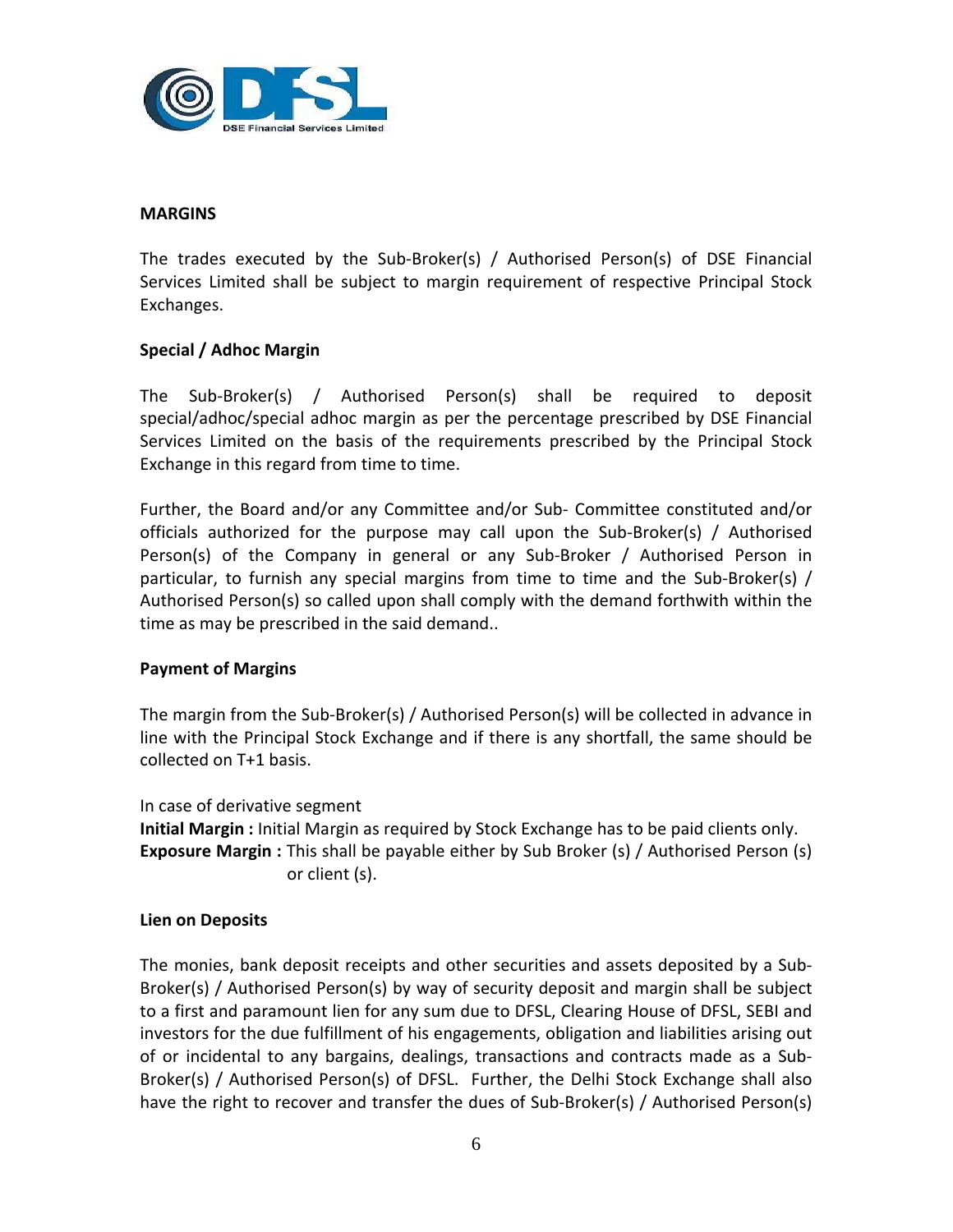

to the DSE Financial Services Limited from the assets of that particular Sub-Broker(s) / Authorised Person(s) deposited with it in the capacity of a member broker of a member broker of DSE and vice‐versa.

In case of failure of a Sub‐Broker(s) / Authorised Person(s) to deposit the required margin within the specified time on T+1 day then the concerned Sub-Broker(s) / Authorised Person(s) shall be required to square-up all his outstanding positions on T+1 day. Further, the terminal of the erring Sub‐Broker(s) / Authorised Person(s) shall be de‐ activated after squaring of outstanding positions. In case the concerned Sub-Broker(s) / Authorised Person(s) is not available or does not opt for voluntary squaring of outstanding positions then the outstanding positions shall be squared by DSE Financial Services Limited without any notice to the Sub-Broker(s) / Authorised Person(s) at the sole risk and responsibility of the concerned Sub‐Broker(s) / Authorised Person(s). The modalities for squaring-up of outstanding positions and de-activation of terminal (s) are detailed hereunder.

### **PAY‐IN OF SECURITIES**

The Sub‐Broker(s) / Authorised Person(s) of the DSE Financial Services Limited having pay‐in obligations towards securities shall be required to meet their obligations on scheduled pay-in day of the Principal Stock Exchange (s). Third party transfers directly to the account of DSE Financial Services Limited shall not be permitted.

### **FAILURE TO MEET PAY‐IN OBLIGATIONS TOWARDS SECURITIES**

In case of failure of Sub‐Broker(s) / Authorised Person(s) to deliver the securities on the pay‐in day specified by DSE Financial Services Limited, DSE Financial Services Limited shall debit the account of such Sub‐Broker(s) / Authorised Person(s) at the standard rate charged by the respective Principal Stock Exchange for the quantity of shares short delivered and such securities shall be procured through auction and/or in any method by Principal Stock Exchange(s) and/or DSE Financial Services Limited at its own as the case may be, the procedure of which has been mentioned elsewhere in these Rules.

### **PAY‐IN OF FUNDS**

The Sub‐Broker(s) / Authorised Person(s) of DSE Financial Services Limited having pay‐in obligations towards funds with respect to trades made through DSE Financial Services Limited, shall be required to open their accounts with any of the bank prescribed by DSE Financial Services Limited and shall also be required to maintain adequate balance in their respective bank accounts on the day of pay‐in before it is collected by respective Principal Stock Exchange (s) so as to enable DSE Financial Services Limited to meet its pay‐in obligations towards funds at the Principal Stock Exchange (s) within the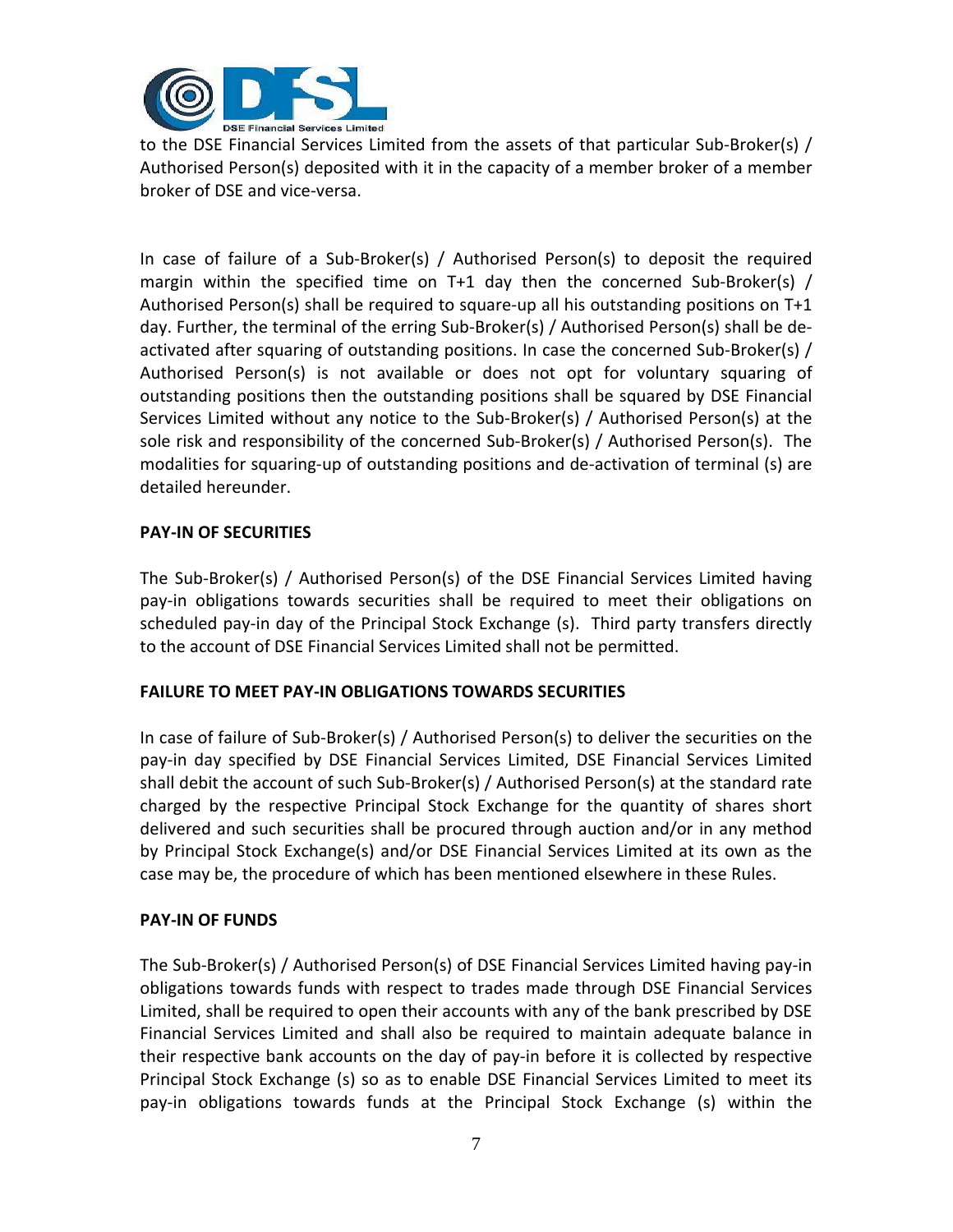

stipulated time. The bank accounts of the Sub‐Broker(s) / Authorised Person(s) having obligations towards funds shall be debited with the respective amount of pay‐in obligations on the day of pay‐in specified by DSE Financial Services Limited.

### **DELAY IN MEETING PAY‐IN OBLIGATIONS TOWARDS FUNDS**

In case Sub‐Broker(s) / Authorised Person(s) fail(s) to meet the pay‐in obligations towards funds within the specified time i.e. on the day of pay‐in before it is collected by respective Principal Stock Exchange(s) but succeeds to meet the pay‐in obligations after pay‐in day of the Principal Stock Exchange(s) then the penalties as detailed hereunder shall be imposed on the erring Sub‐Broker(s) / Authorised Person(s).

In case Sub‐Broker(s) / Authorised Person(s) fail(s) to meet the margin and/or pay‐in obligations on the day of trade/pay‐in before it is collected by Principal Stock Exchange (s) but succeeds to meet the pay‐in obligations after the margin obligation/ pay‐in day of the Principal Exchange(s) then a penalty of 0.05% per day\* shall be levied and collected from the erring Sub‐Broker(s) / Authorised Person(s).

*[\*Applicable from March 17, 2011 pursuant to 100th Board Meeting held on March 17, 2011]*

### **FAILURE TO MEET PAY‐IN OBLIGATION TOWARDS FUNDS**

In cases where Sub‐Broker(s) / Authorised Person(s) of DSE Financial Services Limited fail(s) to meet his pay‐in obligations towards fund(s) on NSE/BSE and the deficit amount after adjustment of all the cash margins and securities available with DSE Financial Services Limited **remain unrecovered then the said deficit shall be met out from Base Minimum Capital (BMC) of respective Sub‐Broker (s)/ Authorised Person(s) lying with DSE.**

Such member of the DSE Financial Services Limited on whose behalf **deficit is recovered from BMC** would be allowed to trade only after he makes up shortfall (if any) of Base Minimum Capital and deposits another Rs.1.00 Lac as Additional Capital in the form of Cash/ Securities/Bank Guarantee / FDRs for a period of six months in addition to the amount contributed by the Exchange along with interest @ 12% p.a thereon computed from 30 days from the date of default in the first pay‐out and a penalty @1% of the amount contributed by the Stock Exchange with a minimum of Rs. 500/‐.

### **DEFAULT PROCEEDINGS**

Where a member, on whose behalf a **deficit has been recovered from BMC** does not repay the amount so **recovered** to the Exchange / DSE Financial Services Limited within one month of the date of raising of first installment of such contribution, defaults proceeding would be initiated against the member by serving him a ten days notice of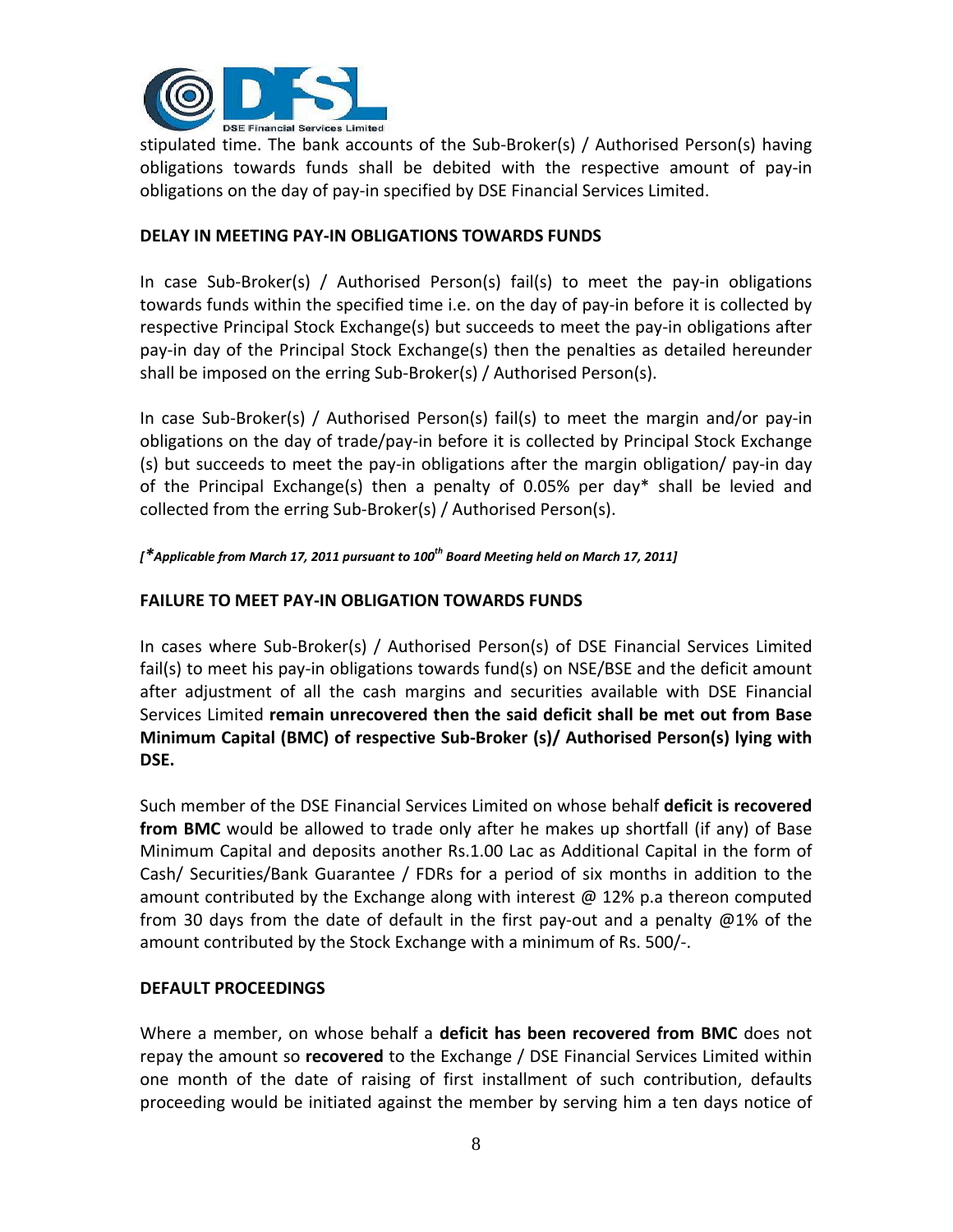

show cause and then referring his case to the Board of Directors for their consideration for declaration of default.

Provided where a member repays a sum equivalent or more than the amount of contributed in installment (s) from **BMC**, the waiting period of one month for initiation of defaults proceedings will be postponed to date of next installment of contribution made from **BMC** on Behalf of that member.

In case of failure of a Sub‐Broker(s) / Authorised Person(s) to meet the pay‐in obligations towards trades executed through DSE Financial Services Limited, the deficit amount after adjustment of all the cash margins and securities available with DSE Financial Services Limited shall be met out of **BMC lying with DSE** of DSE. Further, the concerned Sub‐Broker(s) / Authorised Person(s) shall be required to square‐up all his outstanding positions and all his terminals shall be deactivated. In case the concerned Sub‐Broker(s) / Authorised Person(s) shall not be available for voluntary squaring of outstanding positions then the outstanding position shall be squared‐up by DSE Financial Services Limited without any notice to the Sub‐Broker(s) / Authorised Person(s) at the sole risk and responsibility of the concerned stock-broker.

The terminals(s) of such Sub‐Broker(s) / Authorised Person(s) shall be re‐activated only after repayment of amount contributed from **BMC lying with DSE** along with penalty and interest and special margin, if any, demanded by DSE Financial Services Limited. In such cases, the Exposure limits of the erring Sub-Broker(s) / Authorised Person(s) shall be reduced by a minimum of 50% for a period of three months or as may deem fit by DSE Financial Services Limited.

In case the concerned Sub‐Broker(s) / Authorised Person(s) fails to deposit the required amount within 30 days from the date of contribution then defaults proceedings shall be initiated against him and his case shall be forwarded to SEBI / Exchange for cancellation of registration as Sub‐Broker(s) / Authorised Person(s) of DSE Financial Services Limited.

All the securities due to such Sub‐Broker(s) / Authorised Person(s) shall be withheld by the DSE Financial Services Limited and/ or sold out any/ or all of such securities on any Exchange. The amount realized from the sale of such securities shall be adjusted against the pay‐in dues of the concerned Sub‐Broker(s) / Authorised Person(s).

### **PAY‐OUT OF SECURITIES**

The Sub‐Broker(s) / Authorised Person(s) happening to receive securities from DSE Financial Services Limited shall receive the same either on the same day or within one day from the scheduled day of pay‐out at the Principal Stock Exchange (s) for which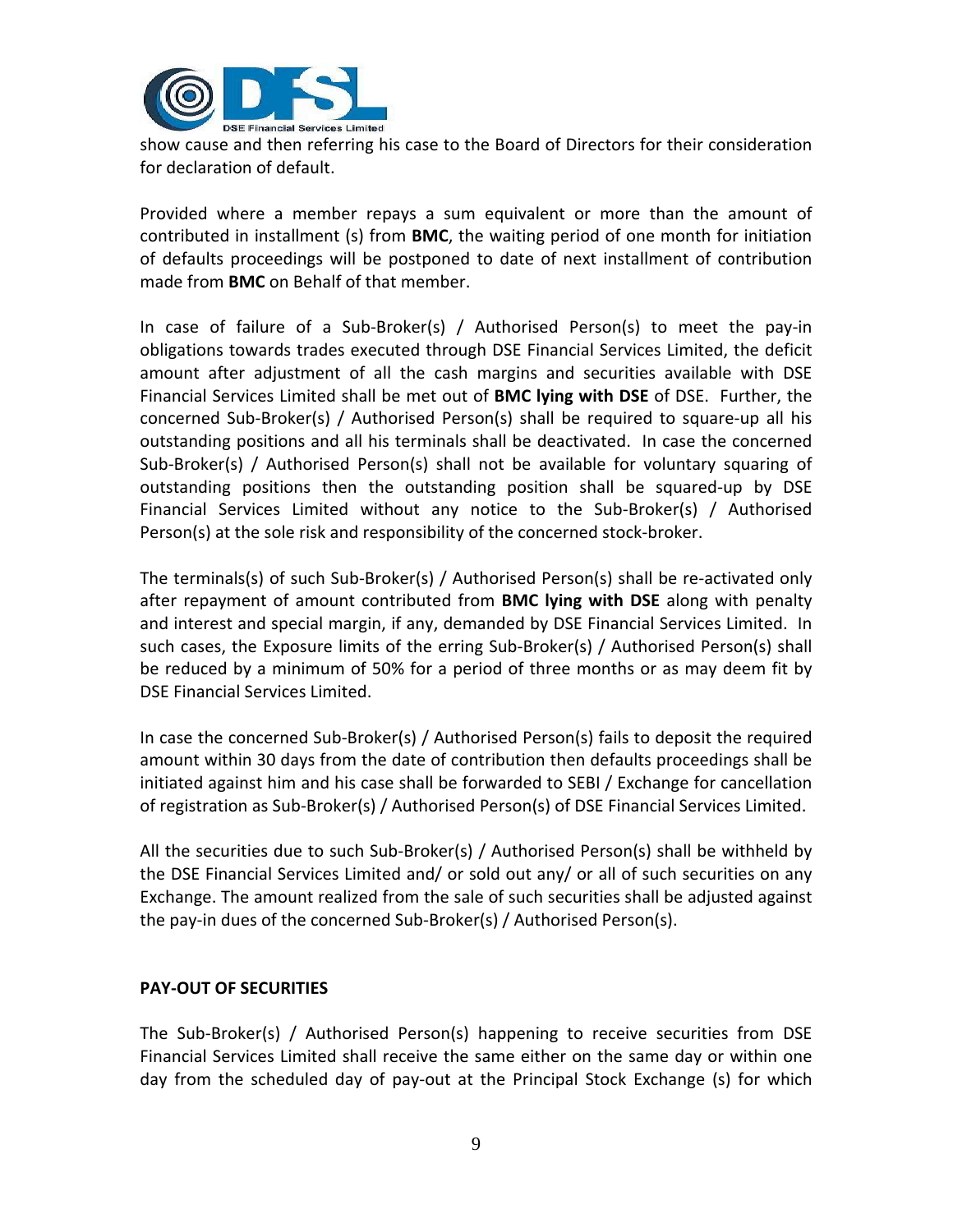

necessary notice shall be issued to the Sub‐Broker(s) / Authorised Person(s) at appropriate times.

### **PAY‐OUT OF FUNDS**

The bank accounts of the Sub‐Broker(s) / Authorised Person(s) maintained with the bank specified by the company to receive funds from DSE Financial Services Limited shall be credited with the respective amounts within one working day from the scheduled day of pay-out at the Principal Stock Exchange (s).

### **SECURITIES PAY‐IN**

The selling investor/ client shall be responsible to deliver undelivered shares on the day of pay‐in either by purchase of shares or otherwise. In case the investor/ client fails to deliver the short delivered shares, DFSL/ buyer of the related shares will arrange to purchase shares through the concerned Stock Exchange on behalf of the defaulted seller and deliver the same to the buyer and debit the difference amount to the defaulting Sub‐Broker(s) / Authorised Person(s)/ investor/ client and DFSL will charge 1% service charges for the same from the defaulted Sub‐Broker(s) / Authorised Person(s)/ seller/ client.

In case there is a consequential loss to the buyer of security on account of non‐delivery of concerned security which he may have sold in anticipation of transfer of securities in time and his such sale resulted in auction/ close-out by the Exchange, such loss shall be recovered from the defaulted investor/ client and paid to aggrieved buyer.

### **AUCTION**

In case of failure of Sub‐Broker(s) / Authorised Person(s)/ clients to deliver shares against pay‐in obligation towards securities, the outstanding positions shall be auctioned as under.

The close‐out price will be the highest price recorded in that scrip on the Exchange in the settlement in which the concerned contract was entered into and upto the date of pay‐in/ close‐out.

### OR

20% above the official closing price on the Exchange on the day on which pay‐in is scheduled for (and in the event of there being no such closing price on that day, then the official closing price on the immediately preceding trading day on which there was an official closing price)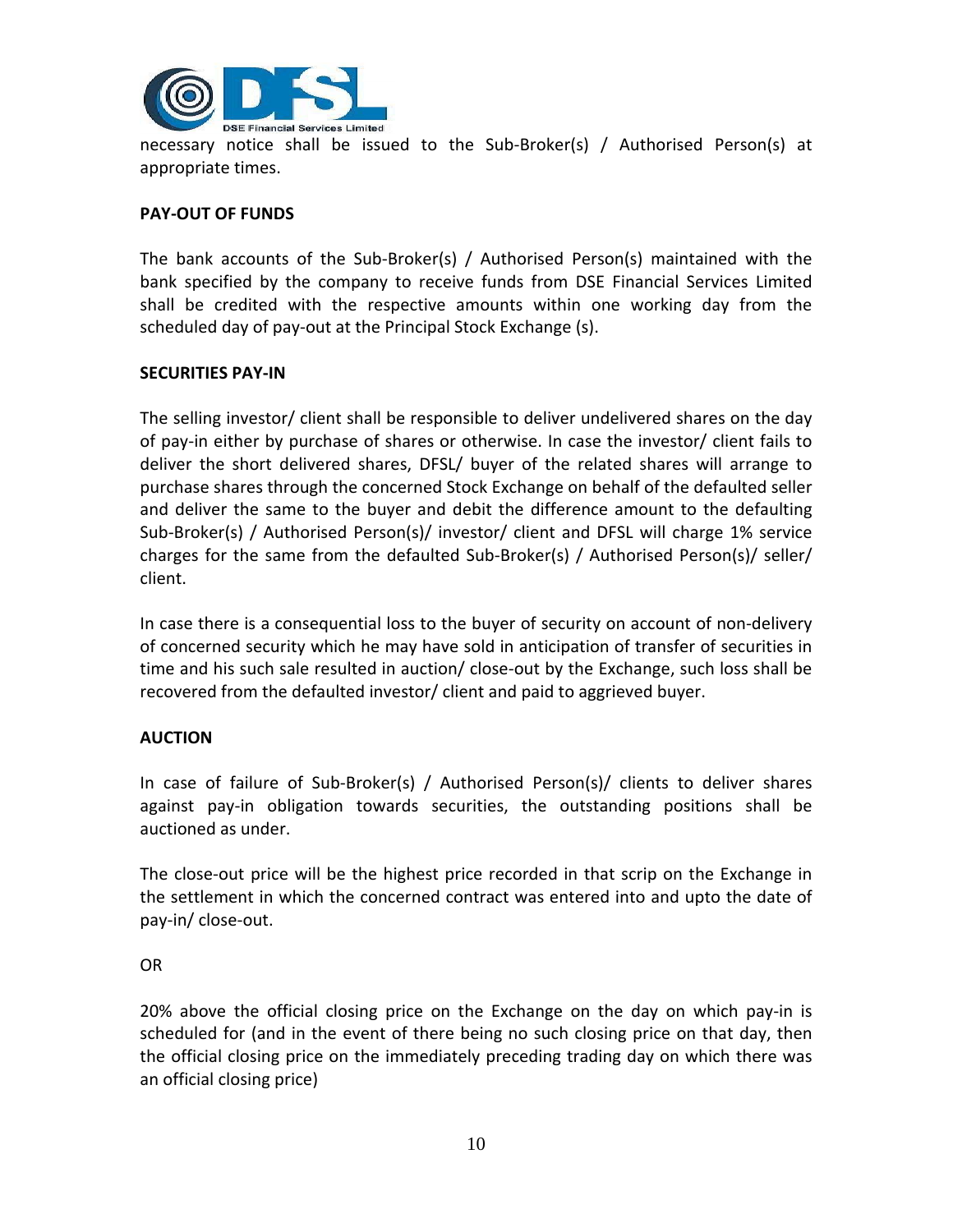

**"in case of internal shortage of delivery which is on "cum basis" will be closed out directly at 10 % above the latest available closing price at the Exchange."**

### **WHICHEVER IS HIGHER**

In addition to this, DFSL will also levy a penalty of 1% of the amount involved in close out on the defaulter seller client.

### **AUCTION PAY‐IN (SECURITIES)**

The Sub‐Broker(s) / Authorised Person(s) having pay‐in obligations towards securities in auction shall be requiring to meet their obligations towards securities prior to the pay‐in fixed by the Principal Stock Exchange (s) for pay-in securities for auction.

### **AUCTION PAY‐IN (FUNDS)**

The Sub‐Broker(s) / Authorised Person(s) having pay‐in obligations towards funds in auction shall be requiring to maintain adequate balance in their respective bank account prior to the scheduled pay‐in of Principal Stock Exchange (s) for pay‐in of funds for auction.

### **AUCTION PAY‐OUT (SECURITIES)**

Securities which shall be received by DSE Financial Services Limited through auction shall be transferred to the concerned client's demat account within one working day from the scheduled day of Principal Stock Exchange for pay‐out of securities for auction.

### **AUCTION PAY‐OUT (FUNDS)**

The respective bank accounts of the Sub‐Broker(s) / Authorised Person(s), who shall happen to receive funds in auction, shall be credited with their respective amounts within one working day from the schedule day of Principal Stock Exchange for pay‐out of funds for auction.

### **FAILURE OF TRADING SYSTEM**

In the event of failure of Trading System of DSE Financial Services Limited on account of any reason, DSE Financial Services Limited shall not be liable to any losses or costs incurred to the Sub‐Broker(s) / Authorised Person(s). In such a situation, it would be obligatory on the part of concerned Sub‐Broker(s) / Authorised Person(s) to settle the open positions, even if these arise out of breakdown in system, by delivery/payment.

### **DISPUTES BETWEEN SUB‐BROKER(S) / AUTHORISED PERSON(S) AND CLIENTS**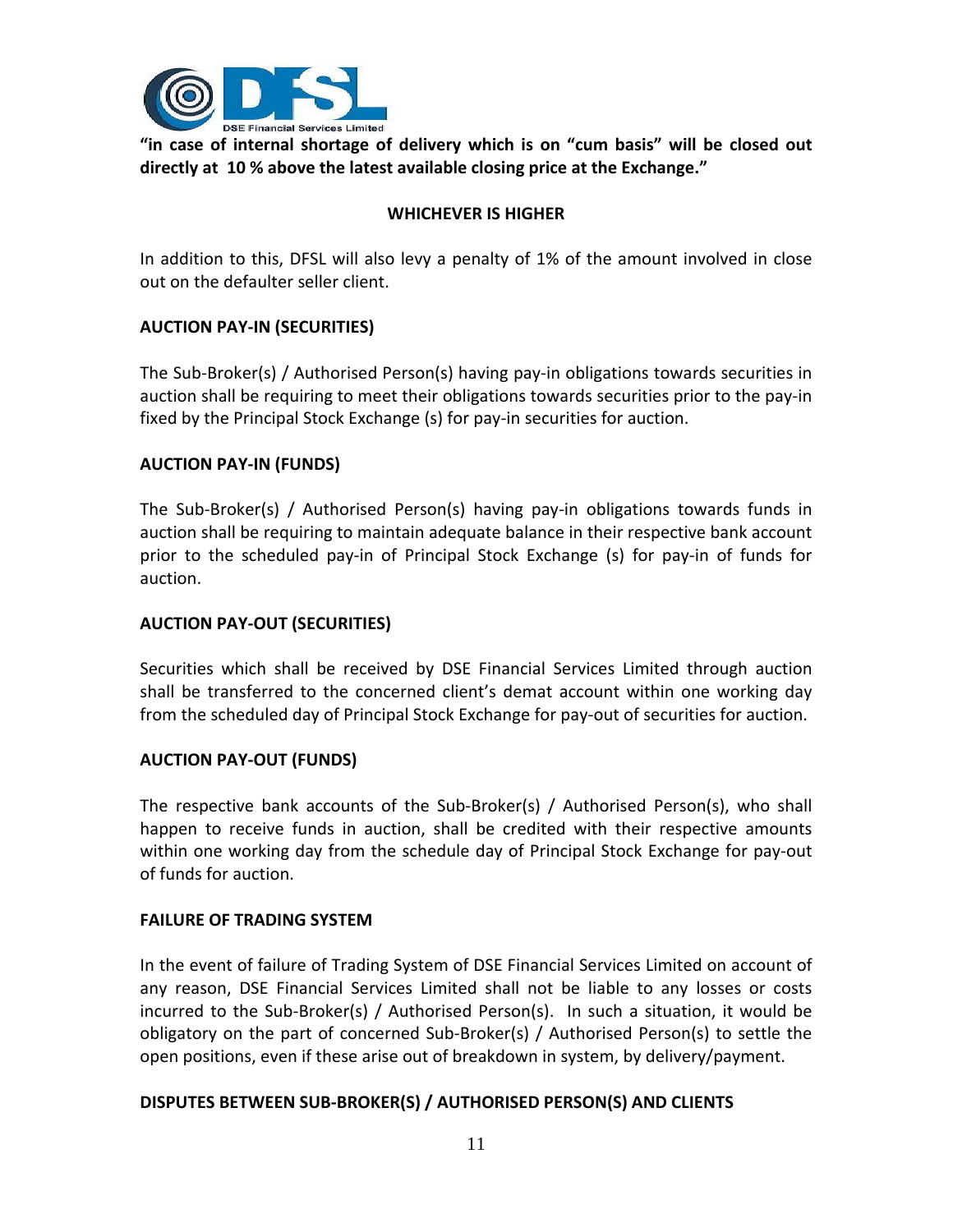

If any dispute arises between the Sub‐Broker(s) / Authorised Person(s) and his client, the same shall be first brought to the notice of DSE Financial Services Limited within six months only from the date of dispute and the same shall as far as possible, be redressed through the grievance/ dispute redressal/ arbitration mechanism of DSE Financial Services Limited.

The complaint/ dispute referred to DSE Financial Services Limited by a client of a Sub‐ Broker(s) / Authorised Person(s) shall be forwarded to the concerned Sub‐Broker(s) / Authorised Person(s) for reply/ redressal within 15 days from the date of letter. In case, no communication is received from the concerned Sub‐Broker(s) / Authorised Person(s) within the stipulated them, then a reminder shall be sent to the concerned Sub-Broker(s) / Authorised Person(s) for reply/ redressal of the complaint within 10 days from the date of the letter. In case no communication is received from the concerned Sub-Broker(s) / Authorised Person(s) within the time stipulated in the reminder, then a penalty as decided by the Committee constituted for the purpose shall be imposed on the erring Sub‐Broker(s) / Authorised Person(s) and the case shall be referred to the Committee constituted by the Board for the purpose wherein both the parties shall be called for presenting their case.

After hearing both the parties, the Committee shall give a decision, which shall be binding on both the parties. In case, a Sub-Broker(s) / Authorised Person(s) fails to implement the decision of the Committee, then the matter shall be referred to the committee constituted by the Board for taking disciplinary action against the erring Sub‐ Broker(s) / Authorised Person(s).

However, in cases where the Principal Stock Exchange(s) shall require a specific complaint/ dispute of an investor to refer to arbitration under its Arbitration Mechanism then the same shall be referred to such Arbitration Mechanism of the Principal Stock exchange(s). The expenses incurred by DSE Financial Services Limited towards such Arbitration shall be recovered from the concerned Sub‐Broker(s) / Authorised Person(s).

# **DISPUTED BETWEEN SUB‐BROKER(S) / AUTHORISED PERSON(S) AND DSE FINANCIAL SERVICES LIMITED**

In case of any dispute between DSE Financial Services Limited and a Sub‐Broker(s) / Authorised Person(s), the same shall as far as possible shall be settled mutually between the two parties and if no such settlement is possible, then such disputes shall be referred to the Arbitration in accordance with the Rules, Bye‐laws and Regulations of the Principal Stock Exchange. In such a case, it shall be obligatory on part of the concerned Sub‐Broker(s) / Authorised Person(s) to assist and co‐operate with the Principal Stock Exchange and to provide all relevant documents in his possession so as to expedite the settlement through arbitration process.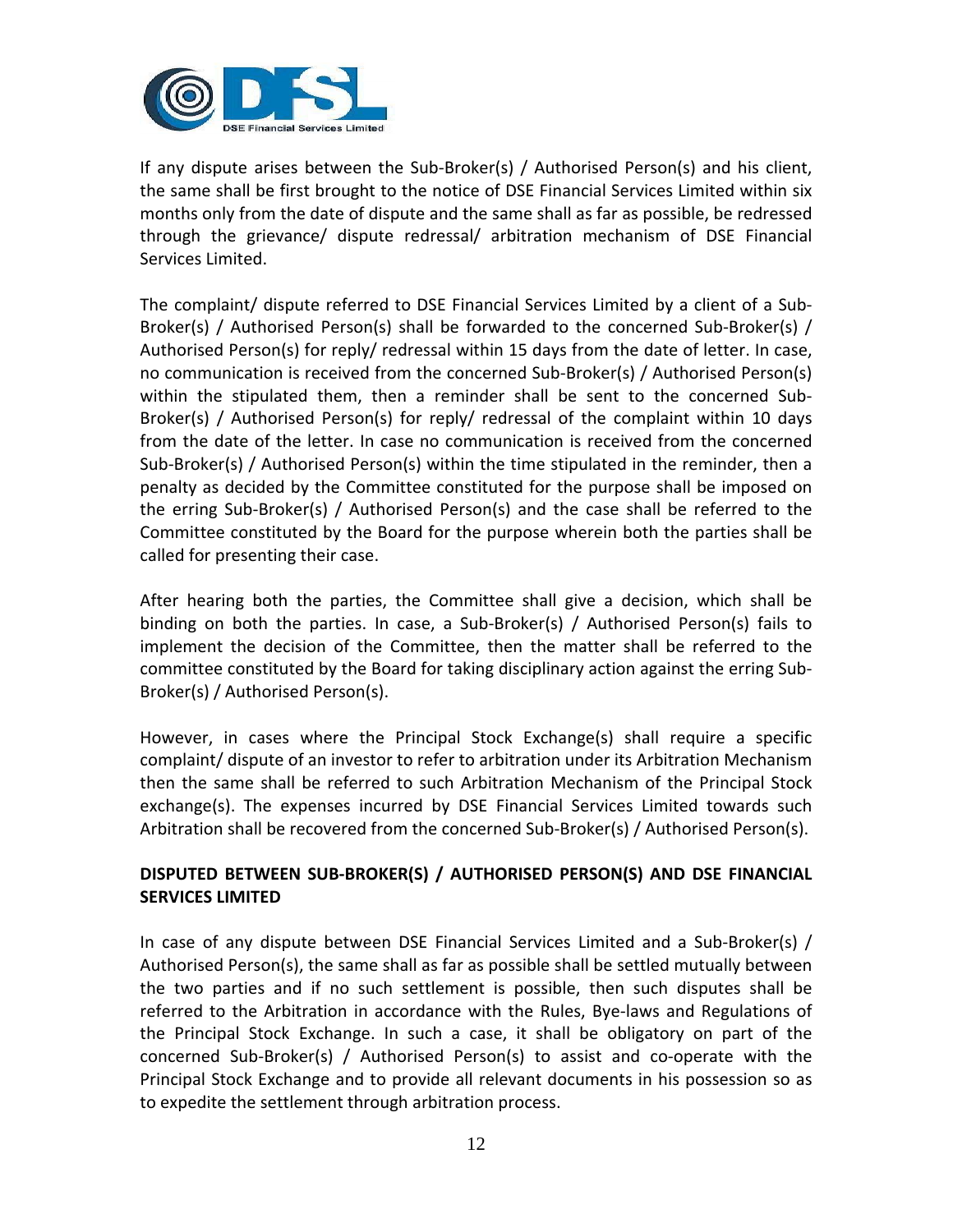

# **BOOKS AND DOCUMENTS TO BE MAINTAINED BY SUB‐BROKER(S) / AUTHORISED PERSON(S)**

Every Sub‐Broker(s) / Authorised Person(s) of DSE Financial Services Limited shall keep and maintain the books of accounts, records and documents in terms of the provisions of SC(R) Act, Rules and SEBI Act, Regulations.

### **SUBMISSION OF BALANCE SHEET AND PROFIT AND LOSS ACCOUNT**

Without prejudice, every Sub‐Broker(s) / Authorised Person(s) shall, after the close of each accounting period, furnish to the Board, but not later than seven months from the close of accounting period, a copy of the audited balance sheet and profit and loss account as at the end of the said accounting period.

### **REGISTRATION OF CLIENTS**

Sub‐Broker(s) / Authorised Person(s) of DSE Financial Services Limited shall be required to enter into detailed tripartite agreements with all their clients. Further, it shall also be mandatory for every Sub‐Broker(s) / Authorised Person(s) to get the registration form (KYC form) filled in all respects and signed by the client. The KYC forms must be accompanied with documentary proofs as prescribed by respective exchange and SEBI in support of the details filled in. Sub Broker would ensure that every client should have unique client code. It shall also be mandatory for every Sub‐Broker(s) / Authorised Person(s) to submit information with regard to their clients as may be required by DSE Financial Services Limited from time to time. Sub Broker / Authorized Person shall abide by all the circulars issued by respective exchange and SEBI from time to time. Sub Broker / Authorised Person shall ensure all the compliances in respect of the KYC norms.

### **Dealing with DSE Financial Services Limited**

Sub‐Broker(s) / Authorised Person(s) shall facilitate their clients in regarding trading with DSE Financial Services Limited.

DFSL shall issue the contract notes, as per the prescribed format issued by the respective Stock Exchange, against all the trades done through it in the name of clients. Sub‐Broker(s) / Authorised Person(s) shall not issue any contract note to clients and shall not receive any fund or shares in its own name in respect of trading done through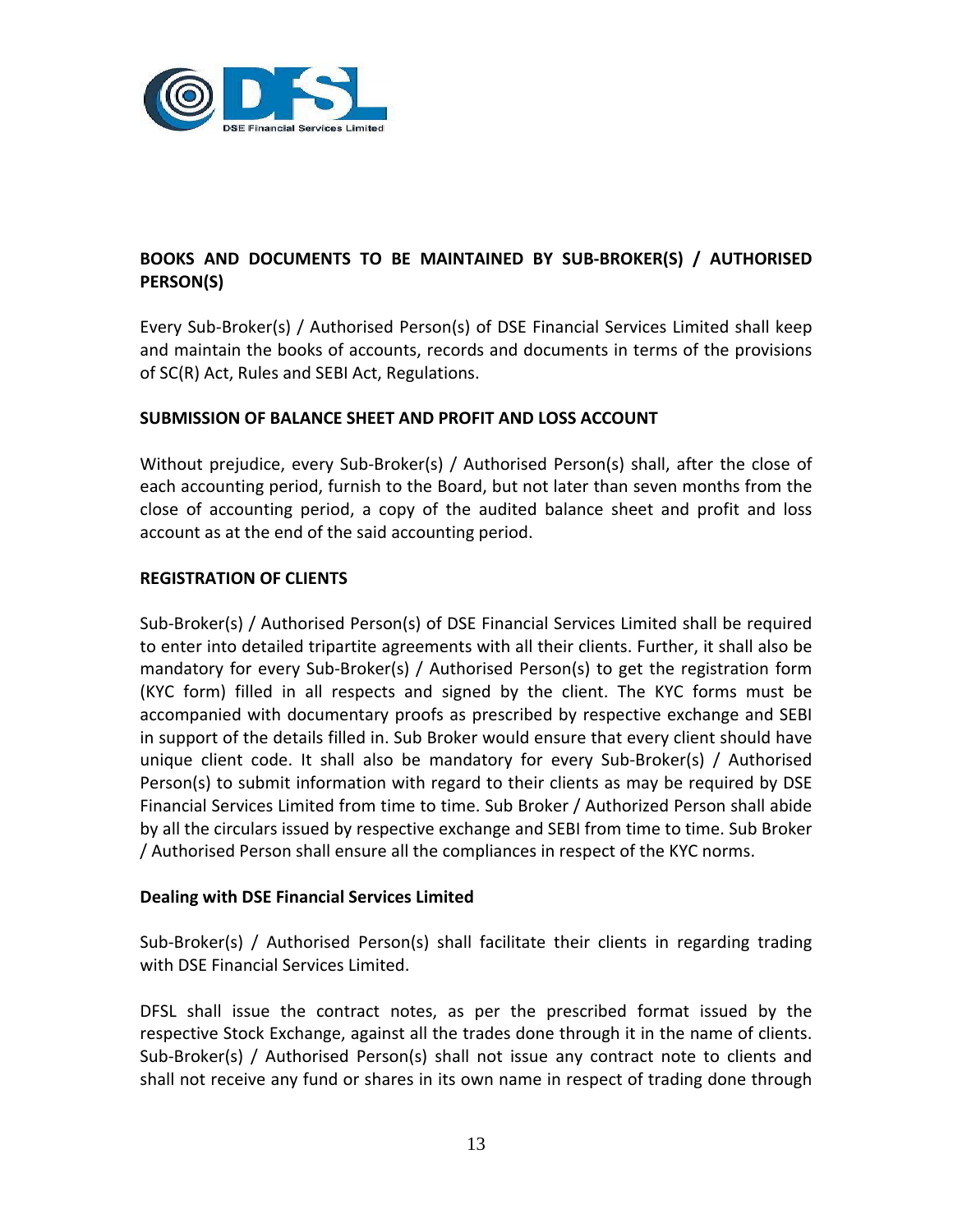

DSE Financial Services Limited. The client shall be liable to pay / deliver the fund / securities directly to DSE Financial Services Limited.

### **PAYMENT AND DELIVERY**

DSE Financial Services Limited shall make payment to their clients or deliver the securities purchased within one working day of pay‐out unless the client has requested otherwise.

### **COMMISION to Sub Brokers**

Sub Broker (s) / Authorised Person(s) shall intimate to DFSL from time to time, the brokerage to be charged from their individual clients.

The difference between the brokerage charged from clients and brokerage charged by DFSL from Sub Broker / Authorised Person will be passed on to the respective Sub Broker / Authorised Person at the end of the each month upon issuing a bill by Sub Brokers.

### **CODE OF CONDUCT FOR SUB‐BROKER(S) / AUTHORISED PERSON(S)**

Every Sub‐Broker(s) / Authorised Person(s) of DSE Financial Services Limited shall abide by the code of conduct as specified in schedule II of the SEBI (Stock Broker & Sub‐ Broker) Regulation, 1992 or any amendment or variation thereof.

### **SUBMISSION OF INFORMATION**

It shall be mandatory for every Sub‐Broker / Authorised Person to submit to the Board of Directors or to the Chairman or to a Committee and /or Officer of the Company authorized in that behalf, such books, correspondence, documents and papers or any part there of as maybe required to be produced or to appear and testify before the Board of Directors or the Chairman or such Committee and/or Officer of the Company.

Further, every Sub‐Broker / Authorised Person shall be required to comply with or abide by any resolution, order, notice, direction, decision or ruling of the Board of Directors or the Chairman or of any Committee or Officer of the company or any other person authorized in that behalf.

### **PENALTY FOR BREACH OF BYELAWS AND REGULATIONS**

Every Sub‐Broker / Authorised Person shall be liable to deactivation or withdrawal of all or any of his sub‐brokership rights and/or to payment of fine and/or to be censured, reprimanded or warned for contravening, disobeying, disregarding or willfully evading